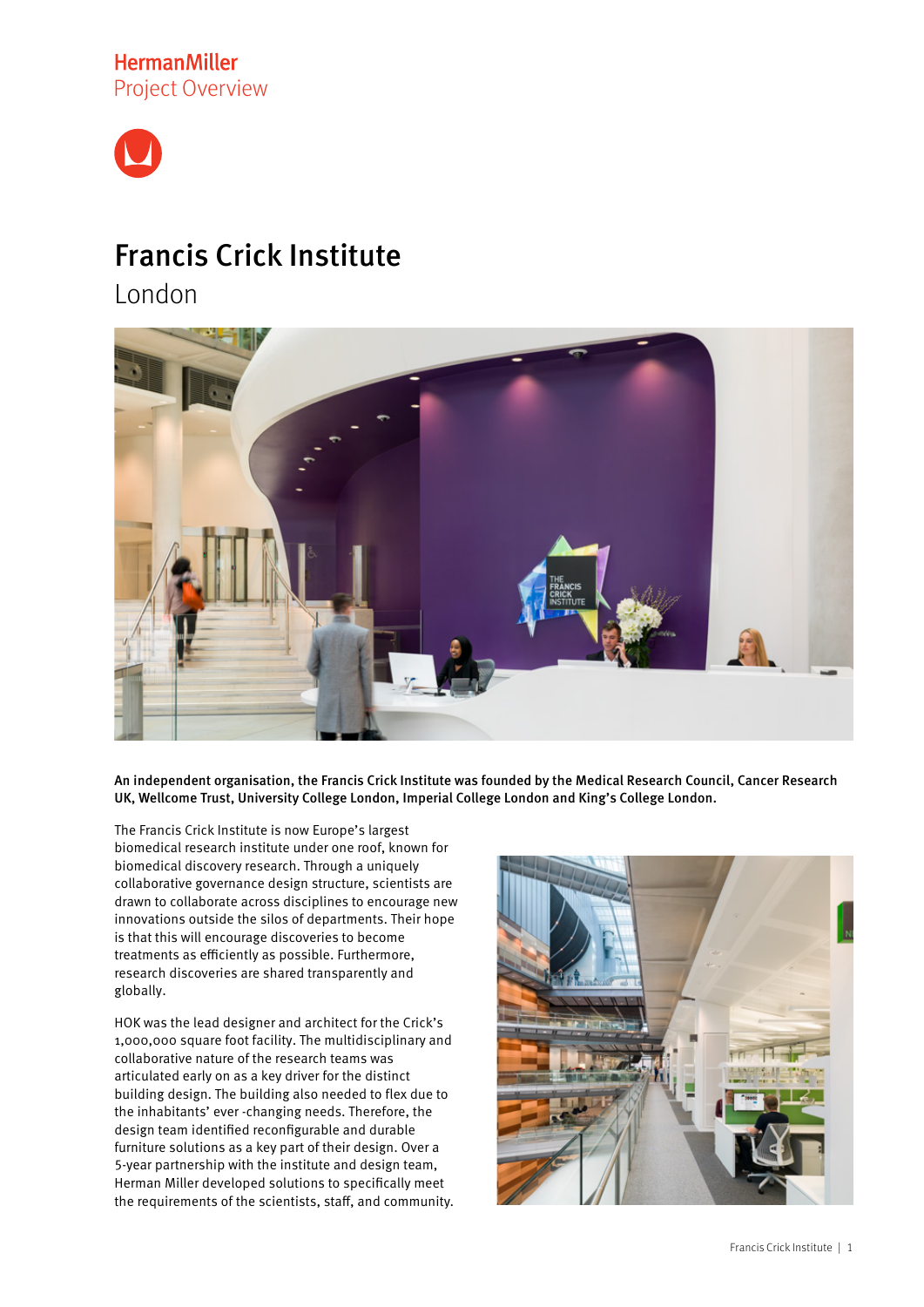The Herman Miller and dealer team worked with the Layout Studio Portfolio to create a system of reconfigurable settings with significant storage, aiming to promote open working practices, and to enable scalability and changes in technology and team functions. 137 offices were individually tailored to the function and needs of each research team.

Since the Crick has opened its doors, over 1200 journal papers have been published. From "anti- cancer" immune cell research to influenza treatments, the activity at the Crick has already proven worthy of such a facility.



Recognition of the project's success includes:

BREEAM Excellent Certification R&D Magazine: Lab of the Year London First: London's Greatest Research & Development Prize Winner London First: Investment in London's Future Award Winner European Healthcare Design Awards: Health and Life Sciences Design Award RTPI National Awards for Planning Excellence: Silver Jubilee Cup, Excellence in Planning to Create an Economically Successful Place